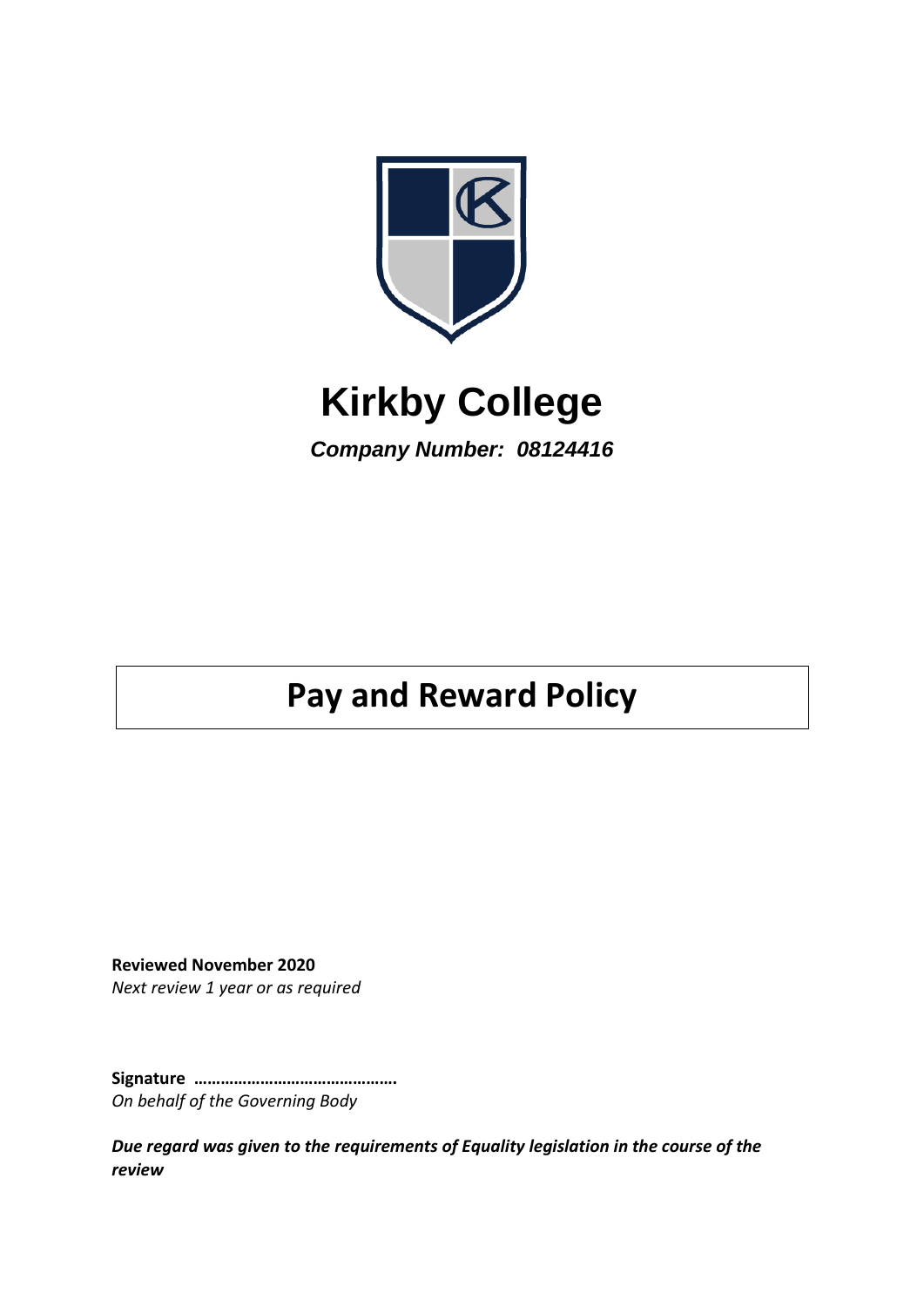| 2.                                                               |                                   | 3 |
|------------------------------------------------------------------|-----------------------------------|---|
| 3.                                                               |                                   | 3 |
|                                                                  |                                   |   |
|                                                                  |                                   | 4 |
|                                                                  |                                   | 5 |
|                                                                  |                                   | 5 |
|                                                                  |                                   | 5 |
|                                                                  |                                   | 6 |
|                                                                  | 10. Other payments and allowances | 6 |
|                                                                  |                                   | 6 |
|                                                                  |                                   |   |
|                                                                  |                                   |   |
| Appendix one: Teachers Pay Scales 2020/21                        |                                   | 8 |
| Appendix two: Support Staff Pay Scales and Pay Structure 2020/21 |                                   | 9 |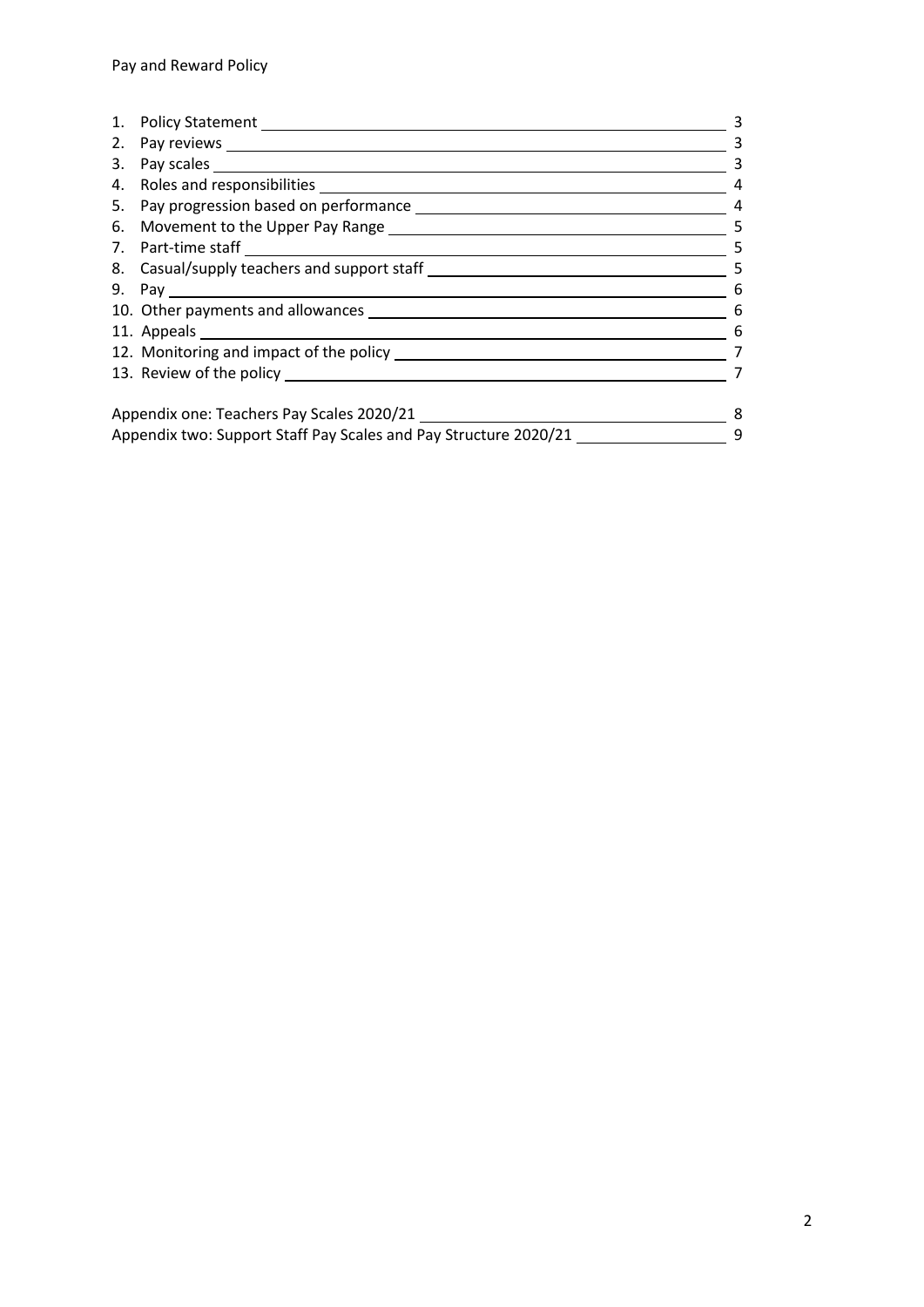#### 1. Policy Statement

One of the main challenges facing our organisation in respect of pay and reward is the current economic environment and the impact this may have on the attraction, recruitment and retention of staff. Particularly in a demand led market when considering some teaching and leadership roles.

This policy supports the priorities and objectives covered in the People Management Strategy 2019 – 2021. Reward and recognition of performance remains a strong element of the People Management Strategy. The organisation has prioritised an undertaking to review a range of recognition and reward activities. In addition, linked to other areas of this strategy, along with health and well-being and employee engagement.

This policy sets out the framework for making decisions in relation to pay and reward. It has been developed to comply with current legislation and the requirements of the School Teachers' Pay and Conditions Document (STPCD) (Burgundy Book) and the National Agreement on pay and conditions of service for local government services (Green Book)

In adopting this pay policy, the aim is to:

- Provide a framework for staff attraction, recruitment, retention and reward of staff
- Ensure accountability, transparency, objectivity and equality of opportunity of pay and reward
- Provide an accountable and transparent pay and grading structure linked to a transparent career structure
- Reward / recognise high performance
- Leadership Pay and Reward
- Benchmarking and responding to market forces

# **2. Pay reviews**

2.1 Pay decisions and progression be made by the Headteacher, except in the cases of the Senior Leaders which will be made by the Chair of Governors. All pay decisions will be reviewed by the Finance, General Purposes, Pupils and Personnel Committee Meeting.

2.2 The relevant senior leaders will ensure that every member of staff's salary is reviewed annually; this will take place no later than 31st October each year. Following this all staff will have access to a written statement setting out their salary of the current year and any other financial benefits to which they are entitled.

2.3 Reviews may take place at other agreed times of the year to reflect any changes in circumstances or job description that lead to a change in the basis for calculating an individual's pay. A written statement will be given after any review and where applicable will give information about the basis on which it was made.

# **3. Pay scales**

3.1 All teachers will be reviewed against the pay scales and pay structure set out in Appendix one.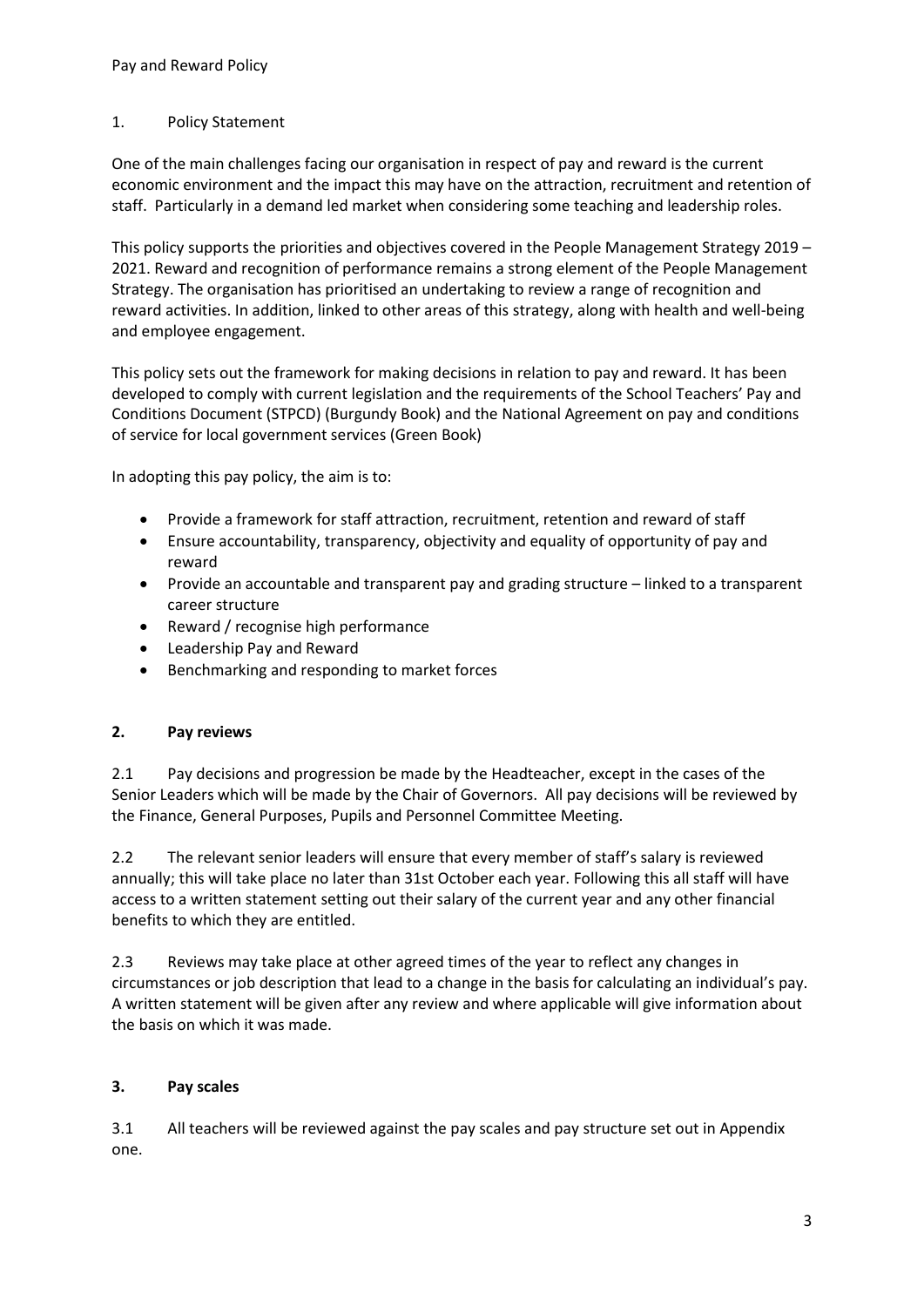3.2 All support staff will be reviewed against the pay scales and pay structure set out in Appendix two.

3.3 All staff on fixed points or protected salary points will be reviewed separately by the relevant senior leader.

# **4. Roles and responsibilities**

Basic pay determination on appointment

4.1 The relevant senior leader, in consultation with the Business Manager, will determine the pay range for staff vacancies prior to advertising. The pay range advertised will not be restricted other than the minimum of the pay scale.

4.2 On appointment, the relevant senior leader will determine the starting salary within that range. In assessing the starting salary, the following factors will be taken into account;

- The principle of pay portability
- The scope and responsibilities of the role in comparison to the same or similar roles
- The level of skills, knowledge, and expertise of the successful candidate

# **5. Pay progression based on performance**

5.1 The arrangements for appraisal are set out in the 'Performance Management and Appraisal policy'.

5.2 Staff will be awarded pay progression, if available, (not including movement from main scale to upper pay scale) following successful appraisal reviews. It is expected that all staff will progress unless significant concerns about standards of performance have been raised in writing.

5.3 Appraisal reviews will contain pay recommendations. Final decisions about whether or not to accept a pay recommendation will be made by the relevant senior leader.

5.4 To be fair and transparent, assessments of performance will be properly rooted in evidence. Fairness will be assured by annual monitoring of the application of the pay policy and pay decisions.

5.5 Staff who are already receiving pay at the top of their pay range will remain at that level. It will be expected that they will continue to sustain successful appraisal reviews.

5.6 In the case of progression on the Upper Pay range, Teachers will be awarded progression following two successful appraisal reviews.

5.7 In the case of Newly Qualified Teachers (NQT's), pay progression will be made by means of the statutory induction process.

5.8 In accordance with the provision outlined in this policy and based on successful appraisal reviews the following groups will be awarded pay progression in accordance with the provisions outlined in this policy.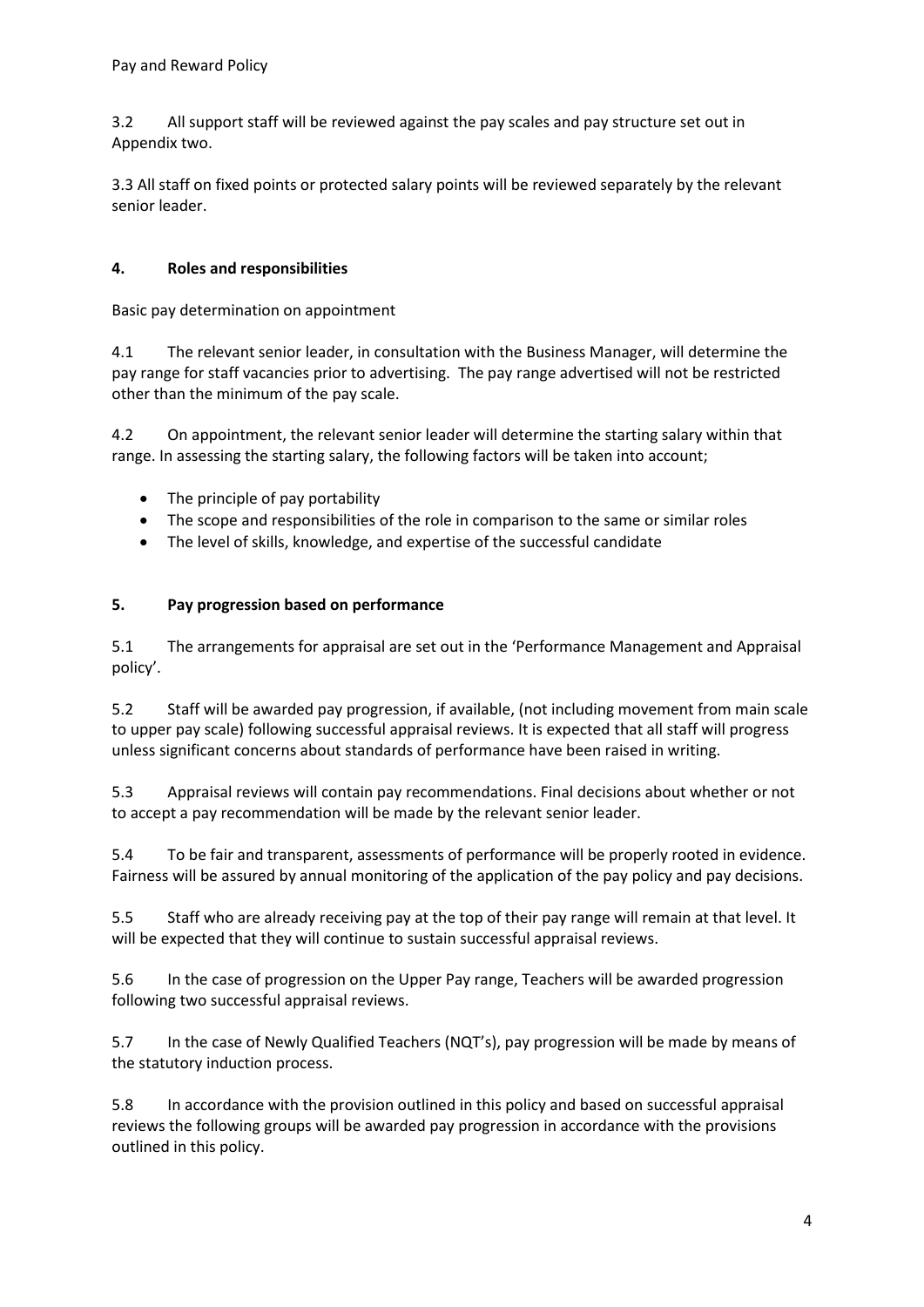- Lead Practitioner Teachers
- Unqualified Teachers
- Qualified Teachers
- Leadership Roles
- Support and Operational staff

5.9 The Headteacher will appraise Senior Leaders. The Headteacher will be subject to a separate review undertaken by the Chair of Governors.

#### **6. Movement to the Upper Pay Range**

6.1 Any qualified teacher who is able to demonstrate threshold standards over a sustained period of time may apply to be paid on the 'Upper Pay' range. It is the responsibility of the teacher to decide whether or not they wish to apply to be paid on the 'Upper Pay' range.

6.2 Where teachers wish to be assessed, they should notify their appraiser in writing which should be submitted by the teacher to the appraiser at the beginning of the performance management appraisal. The teacher's application will be appended to their performance management/appraisal planning statement.

6.3 Qualified teachers may apply to be paid on the upper pay range at least once a year. Relevant bodies shall assess any such application received and make a determination, on whether the teacher meets the criteria determined under 'The Assessment'. Where a teacher is subject to the 2011 Regulations or the 2012 Regulations, the relevant body shall have regard to the assessments and recommendations in the teacher's appraisal reports under those regulations.

#### 6.4 The Assessment

An application will be successful where the Principal/Executive Principal are satisfied that:

- The teacher is highly competent in all elements of the relevant standards
- The teacher's achievements and contribution to an educational setting or settings are substantial and sustained

The evidence to be used will be only that available through the appraisal process. The teacher will be notified as soon as is reasonably practicable.

#### **7. Part-time staff**

Staff employed on a permanent basis but who work less than a full working week are deemed to be part-time. They will be given a written statement detailing their working time obligations and the standard mechanism used to determine their pay, subject to the provisions of the statutory pay arrangements and by comparison with the full-time staff in an equivalent post. Any additional hours worked will be paid at the same rate.

#### **8. Casual/supply teachers and support staff**

Staff employed on a day-to-day or other short notice basis will be paid on a daily basis calculated as follows: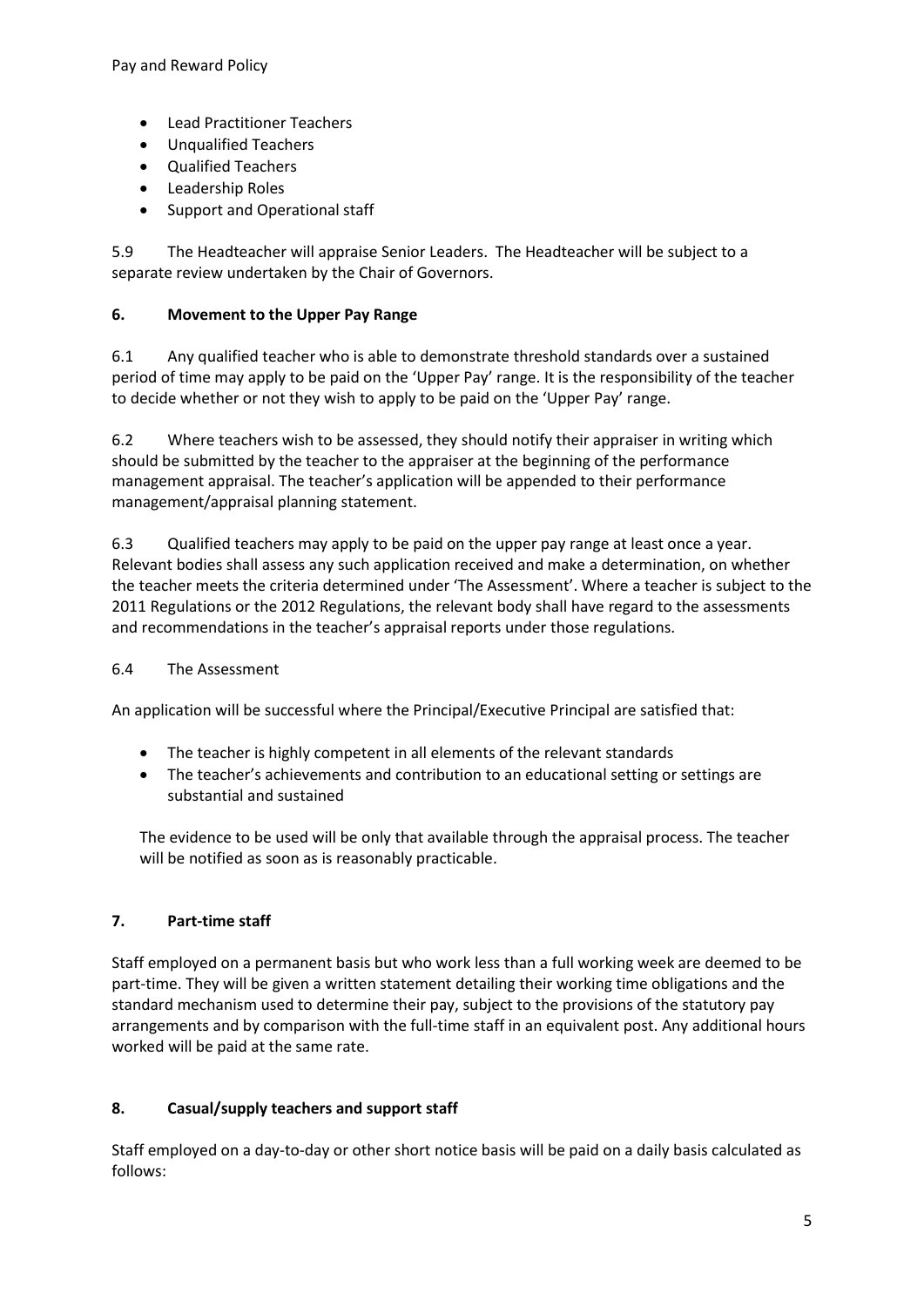- Teachers: on the assumption that a full working year consists of 195 days; periods of employment for less than a day being calculated pro rata
- Teachers who work less than a full day will be hourly paid and will also have their salary calculated as an annual amount which will then be divided by 1265 to arrive at the hourly rate
- Support staff: as a pro rata of 37/52.143

#### **9. Pay**

#### 9.1 Pay inflation

Kirkby College is committed to awarding pay uplifts in line with School Teachers' Review Body (STRB) and STPCD and LGA (Local Government Association) pay inflation recommendations. Both awards, where possible, will be paid in September each year based on the latest recommendation.

9.2 Discretionary allowances and payments

Teaching and Learning Responsibility Payments (TLRs)

- TLRs will be awarded to teachers undertaking additional duties in accordance with the conditions laid down in the STPCD. Such TLRs will be assigned to specific posts within the 7 individual academy staffing structure, the role and associated responsibilities will be transparent within each academy.
- Fixed term TLRs may be awarded for timed specific projects.
- The values of TLRs are set out in Appendix one
- 9.3 Special Educational Needs (SEN) allowances

SEN allowances will be paid in accordance with the criteria and provisions set out in the STPCD.

#### 9.4 Acting allowances

Where it is necessary for staff to act-up to a post carrying a higher salary than the staff members substantive post, then a rate of pay and duration of "acting up" will be agreed with the staff member.

#### **10. Other payments and allowances**

Additional payments may be made and authorised in line with the provisions of the STPCD and Green Book to all staff where this is agreed and appropriate.

#### **11. Appeals**

In the event that a staff member wishes to review or challenge any decision made within the scope of this policy, they are entitled to appeal against the decision, details regarding the appeal process is outlined in the General Principles document. 1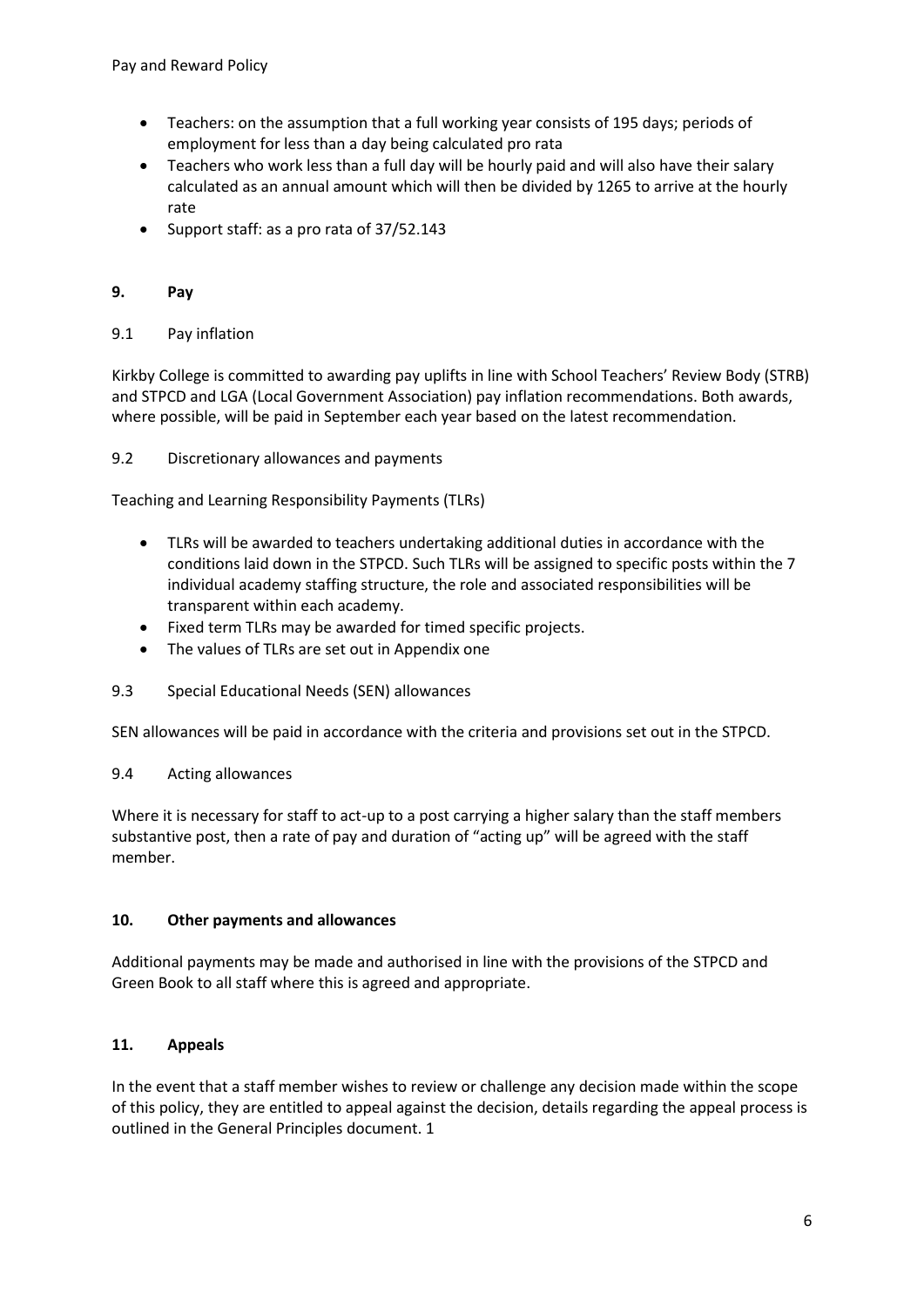# **12. Monitoring and impact of the policy**

Finance, General Purposes, Pupils and Personnel Committee Meeting will monitor the outcomes and impact of this policy on an annual basis. This will include the payments relating to progression against the overall performance of the Academy and trends in progression relating to all protected characteristics to assess its effect and the continued compliance with equalities legislation.

# **13. Review of the policy**

This policy will be reviewed annually, no later than the end of September each year.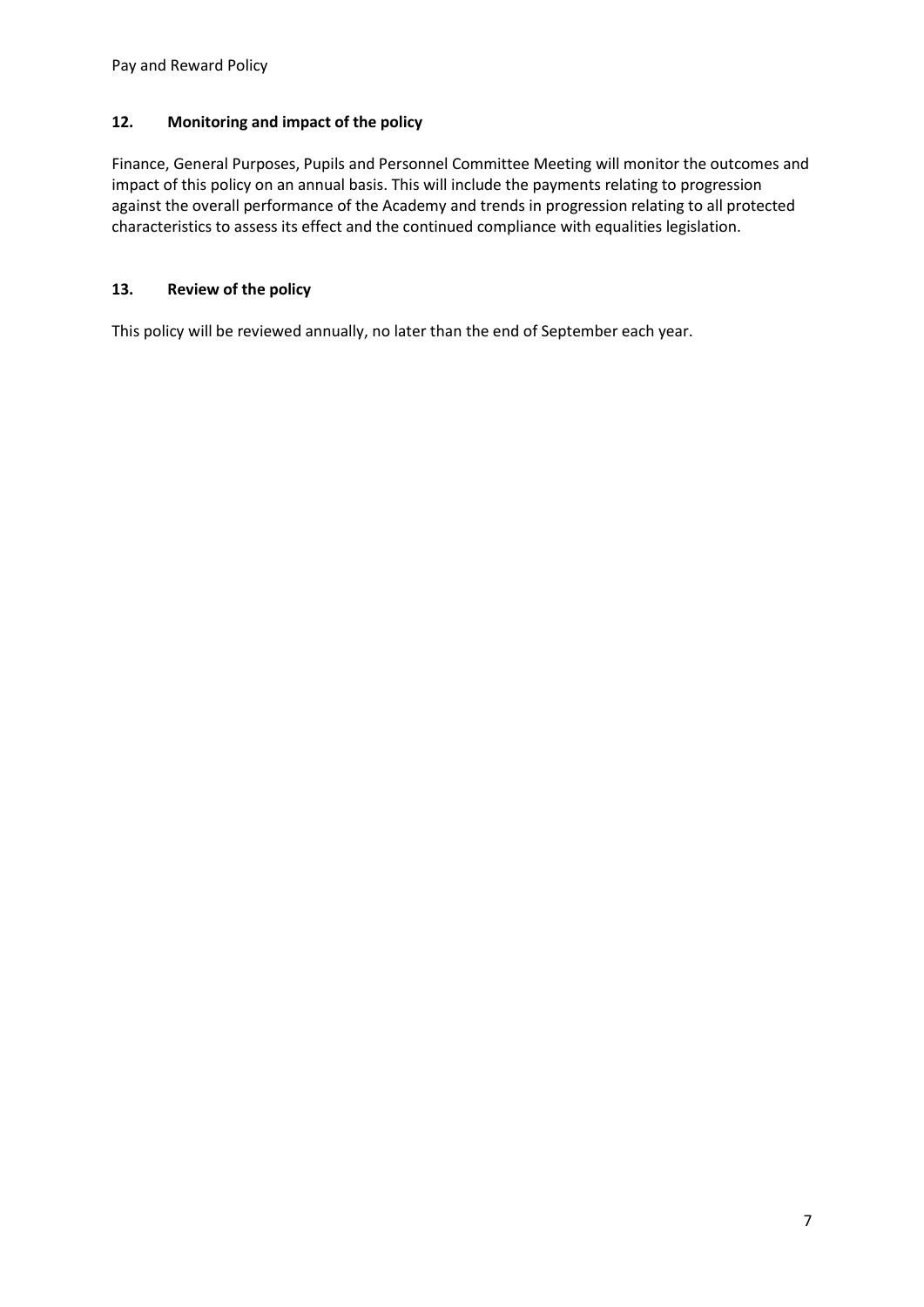Appendix one: Teachers Pay Scales 2020/21

https://www.gov.uk/government/publications/school-teachers-pay-and-conditions